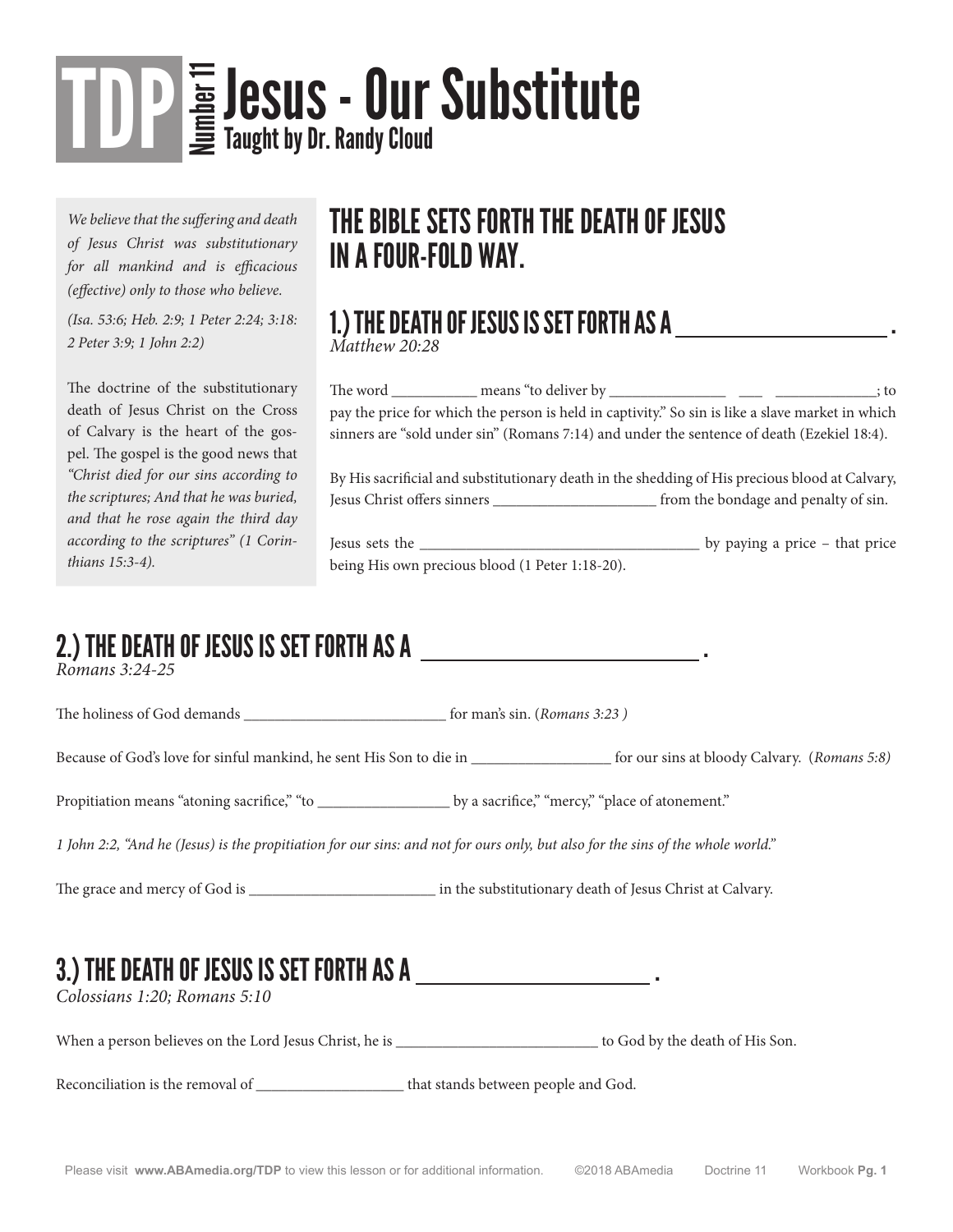

## 4.) THE DEATH OF JESUS IS SET FORTH AS A . *(2 Corinthians 5:21; 1 Peter 3:18; Hebrews 2:9)*

The meaning of substitution is that Jesus was absolutely sinless, became sin for us, died \_\_\_\_\_\_\_\_\_\_\_\_\_\_\_\_\_\_\_\_ and voluntarily in our place, bore our sins, paid the penalty for our sins in His own precious shed blood at Calvary. Jesus died in our place at Calvary.

| Jesus experienced __________ of hell for ___________ the sin of ___________ the people of _________ the world for _________ of time. |  |      |  |
|--------------------------------------------------------------------------------------------------------------------------------------|--|------|--|
|                                                                                                                                      |  |      |  |
| $(1$ Timothy 3:16                                                                                                                    |  |      |  |
| On the Cross, Jesus Christ, the substitutionary sacrifice for sin, is the Crossnell DNE.<br>(John 15:13)                             |  |      |  |
| On the Cross, Jesus Christ, the substitutionary sacrifice for sin, is the Crossnell DNE.<br>(John 1:29)                              |  |      |  |
| On the Cross, Jesus Christ, the substitutionary sacrifice for sin, is the __________________________ONE.<br>(Ephesians 2:4)          |  |      |  |
| On the Cross, Jesus Christ, the substitutionary sacrifice for sin, is the <u>contract and the Cross</u> , ONE.                       |  |      |  |
| On the Cross, Jesus Christ, the substitutionary sacrifice for sin, is the <b>Campannia</b>                                           |  | ONE. |  |

#### THE SUBSTITUTIONARY DEATH OF JESUS IS:

| I. THE MEANS OF<br>$(1$ Peter 3:18; 1 Corinthians 1:18) |                  |                                      |              |
|---------------------------------------------------------|------------------|--------------------------------------|--------------|
|                                                         |                  | (John 14:6; Acts 4:12)               |              |
| Salvation is in the Son of God, the Lord Jesus Christ.  |                  |                                      | (Acts 16:31) |
| II. THE MARK OF                                         |                  | (Galatians 6:14; 2 Corinthians 5:15) |              |
|                                                         | (Galatians 6:17) |                                      |              |